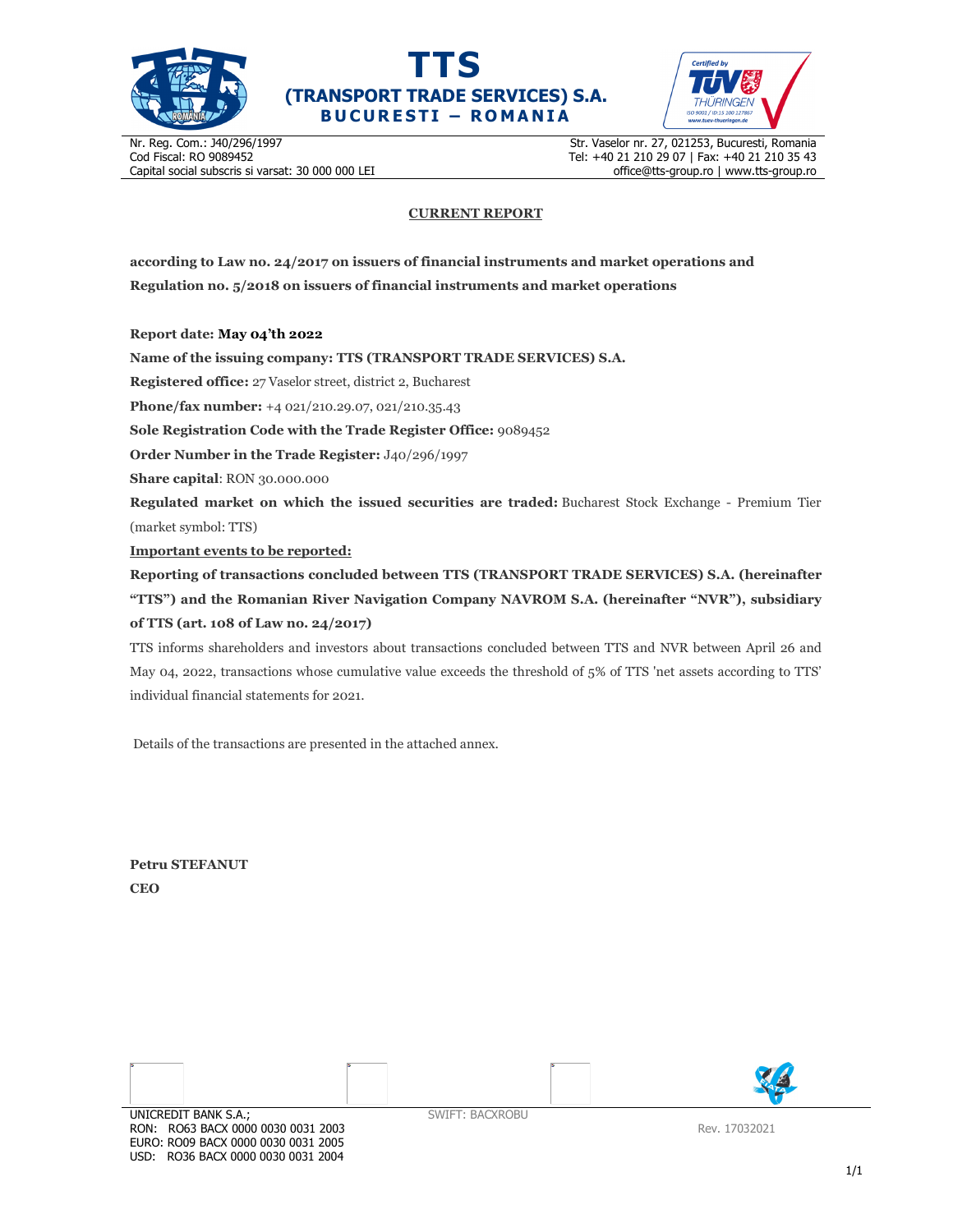





## Nr. Reg. Com.: J40/296/1997Cod Fiscal: RO 9089452 ANNEX 1 Capital social subscris si varsat: 30 000 000 LEI

Str. Vaselor nr. 27, 021253, Bucuresti, Romania Tel: +40 21 210 29 07 | Fax: +40 21 210 35 43 office@tts-group.ro | www.tts-group.ro

| Beneficiary                                                    | Contract ID                         | Cumulated value<br>[RON]<br>26 apr - 04 may<br>2022 | Contract<br>date | Expiration<br>date | Subject of<br>the<br>contract | Contract<br>type |    | Guarantees Terms and methods of payment                                | Penalties          |  |  |
|----------------------------------------------------------------|-------------------------------------|-----------------------------------------------------|------------------|--------------------|-------------------------------|------------------|----|------------------------------------------------------------------------|--------------------|--|--|
|                                                                | 1238/SM/M/A/18                      | 84,438.30                                           | $1-Apr-18$       | 1-Apr-23           | cargo transport               | booking note     | no | between 21 and 45 days from invoicing<br>with payment by payment order | demmurage/dispatch |  |  |
|                                                                | 1242/SM/M/A/18                      | 716,503.49                                          | $1-Apr-18$       | 31-Mar-23          |                               |                  |    |                                                                        |                    |  |  |
|                                                                | 3011/OA/C/A/21                      | 1,005,880.55                                        | 1-Mar-21         | 30-Apr-22          |                               |                  |    |                                                                        |                    |  |  |
|                                                                | 3021/AS/C/A/21                      | 1,608,582.97                                        | $1-Apr-21$       | 31-Dec-22          |                               |                  |    |                                                                        |                    |  |  |
|                                                                | 3094/MV/M/A/21                      | 68,097.23                                           | 13-Apr-21        | 13-May-22          |                               |                  |    |                                                                        |                    |  |  |
|                                                                | 3165/AR/A/A/21                      | 1,430,092.10                                        | 15-Jun-21        | 30-May-22          |                               |                  |    |                                                                        |                    |  |  |
|                                                                | 3215/AS/A/A/21                      | 134,969.51                                          | 15-Jun-21        | 30-Apr-22          |                               |                  |    |                                                                        |                    |  |  |
|                                                                | 3282/AS/A/A/21                      | 803,475.82                                          | 1-Jun-21         | 31-May-22          |                               |                  |    |                                                                        |                    |  |  |
|                                                                | 3408/OA/C/A/21                      | 110,902.97                                          | 13-Sep-21        | 30-Apr-22          |                               |                  |    |                                                                        |                    |  |  |
|                                                                | 3509/DT/M/A/22                      | 102,052.33                                          | $6$ -Jan-22      | 31-Dec-22          |                               |                  |    |                                                                        |                    |  |  |
|                                                                | 3513/OA/C/A/22                      | 165,101.27                                          | $3$ -Jan-22      | 30-Jun-22          |                               |                  |    |                                                                        |                    |  |  |
|                                                                | 3532/MM/M/A/22                      | 1,699,455.68                                        | $3$ -Jan-22      | $31$ -Jan-23       |                               |                  |    |                                                                        |                    |  |  |
|                                                                | 3546/DT/M/A/22                      | 87,026.81                                           | 3-Jan-22         | 31-Dec-22          |                               |                  |    |                                                                        |                    |  |  |
| <b>TTS</b>                                                     | 3553/SM/M/A/22                      | 61,438.86                                           | 29-Dec-21        | 30-Apr-22          |                               |                  |    |                                                                        |                    |  |  |
|                                                                | 3559/RB/M/A/22                      | 170,257.95                                          | $3$ -Jan-22      | 31-Dec-22          |                               |                  |    |                                                                        |                    |  |  |
|                                                                | 3560/RB/M/A/22                      | 106,772.70                                          | 3-Jan-22         | 31-Dec-22          |                               |                  |    |                                                                        |                    |  |  |
|                                                                | 3599/MV/M/A/22                      | 148,229.79                                          | $3$ -Jan-22      | 31-Dec-22          |                               |                  |    |                                                                        |                    |  |  |
|                                                                | 3619/DT/M/A/22                      | 37,601.32                                           | 28-Feb-22        | 31-Dec-22          |                               |                  |    |                                                                        |                    |  |  |
|                                                                | 3633/SM/M/A/22                      | 446,480.24                                          | 8-Mar-22         | 31-May-22          |                               |                  |    |                                                                        |                    |  |  |
|                                                                | 3640/DT/M/A/22                      | 61,295.68                                           | 17-Mar-22        | 30-Apr-22          |                               |                  |    |                                                                        |                    |  |  |
|                                                                | 3652/MV/M/A/22                      | 244,538.88                                          | 28-Mar-22        | 28-Apr-22          |                               |                  |    |                                                                        |                    |  |  |
|                                                                | 3653/AS/C/A/22                      | 74,637.38                                           | 22-Feb-22        | 31-Dec-22          |                               |                  |    |                                                                        |                    |  |  |
|                                                                | 3671/AS/A/A/22                      | 764,744.68                                          | 1-Mar-22         | 30-May-22          |                               |                  |    |                                                                        |                    |  |  |
|                                                                | 3673/SM/M/A/22                      | 294,349.10                                          | 1-Apr-22         | 30-Jun-22          |                               |                  |    |                                                                        |                    |  |  |
|                                                                | 3676/SM/M/A/22                      | 88,380.41                                           | 1-Apr-22         | $1-Jan-23$         |                               |                  |    |                                                                        |                    |  |  |
|                                                                | 3680/MV/M/A/22                      | 7,411.95                                            | 8-Apr-22         | 8-May-22           |                               |                  |    |                                                                        |                    |  |  |
|                                                                | 3686/DT/M/A/22                      | 31,844.37                                           | 11-Apr-22        | 30-Jun-22          |                               |                  |    |                                                                        |                    |  |  |
| Total value executed in the reported period: RON 10,554,562.36 |                                     |                                                     |                  |                    |                               |                  |    |                                                                        |                    |  |  |
|                                                                | NVR claims on TTS: RON 2,372,255.30 |                                                     |                  |                    |                               |                  |    |                                                                        |                    |  |  |

**BİMCO** 







UNICREDIT BANK S.A.; RON: RO63 BACX 0000 0030 0031 2003 EURO: RO09 BACX 0000 0030 0031 2005 USD: RO36 BACX 0000 0030 0031 2004

SWIFT: BACXROBU